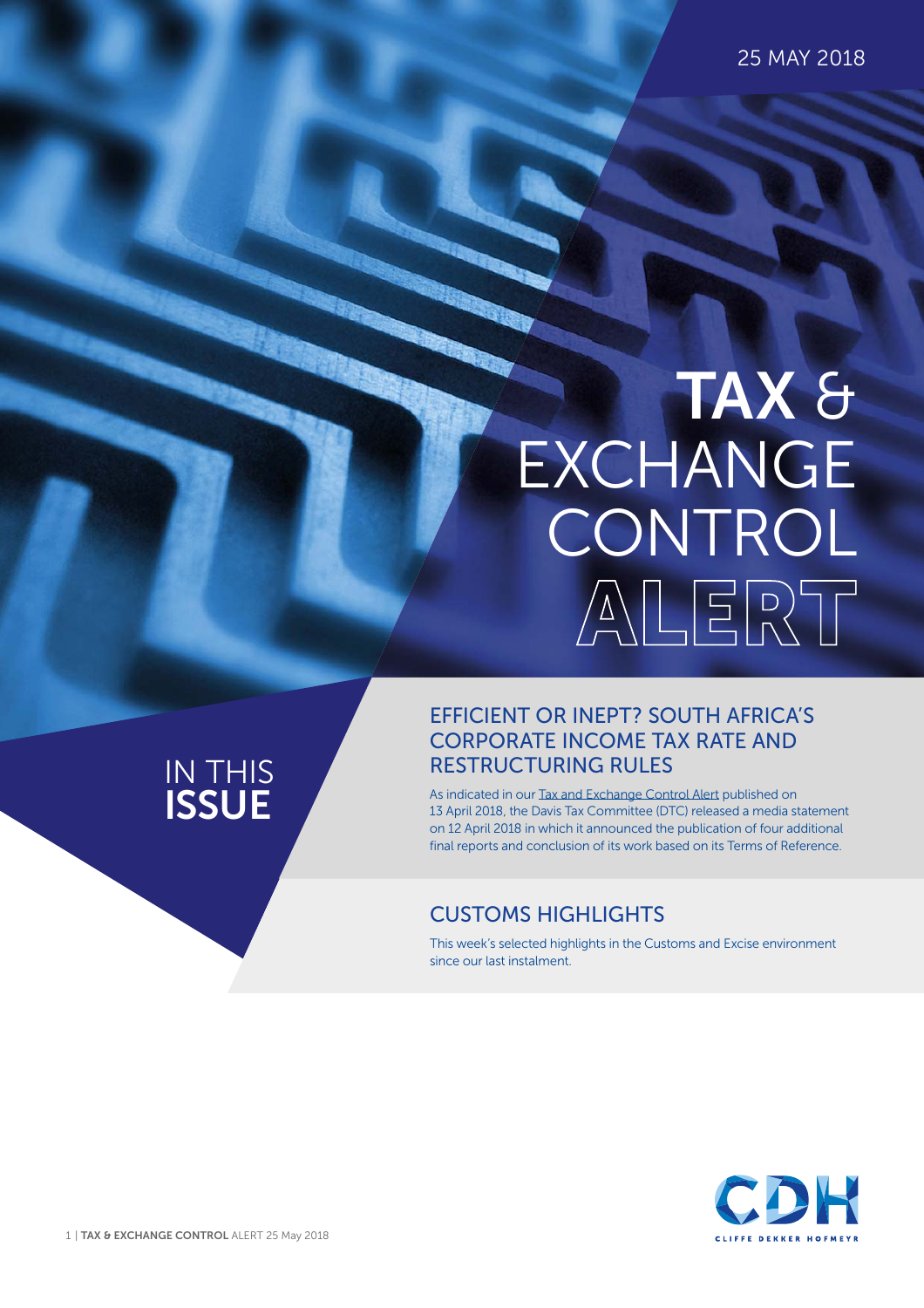*The DTC formed a CIT sub-committee on 31 October 2016 to prepare the CIT Report setting out the* 

*Despite the recommendations made by the Katz Commission, a residence based system was introduced into South Africa's income tax system for the years of assessment commencing on or after 1 January 2001.*

As indicated in our [Tax and Exchange Control Alert p](https://www.cliffedekkerhofmeyr.com/en/news/publications/2018/Tax/tax-alert-13-april-its-complete-the-davis-tax-committee-releases-its-final-reports-.html)ublished on 13 April 2018, the Davis Tax Committee (DTC) released a media statement on 12 April 2018 in which it announced the publication of four additional final reports and conclusion of its work based on its Terms of Reference.

For purposes of this alert, certain aspects from the report on the efficiency of South Africa's corporate income tax (CIT) system (CIT Report) will be expanded upon, with particular reference to the reviews undertaken in respect of:

- the efficiency of the CIT rate; and
- the efficiency of the corporate restructuring rules (CRRs).

#### **Background**

The DTC formed a CIT sub-committee on 31 October 2016 to prepare the CIT Report setting out the DTC's position. To ensure that the recommendations made in the CIT Report are practical, the DTC has taken South Africa's current economic position, as well as its future outlook into consideration. The DTC is cognisant that in the context of low economic growth, it is critically important to ensure that taxes are raised in a manner that is as least disruptive to economic growth and employment as possible.

#### The efficiency of the CIT rate

In 1997, the Katz Commission specified that a residence based system of taxation in South Africa would carry the danger of promoting the export of South African human capital and contributing to an undeveloped South African multinational sector. However, despite the recommendations made by the Katz Commission, a residence based system was introduced into South Africa's income tax system for the years of assessment commencing on or after 1 January 2001.

The relevance of the residence based system of taxation stems from the definition of "resident", as defined in the Income Tax Act, No 58 of 1962 (ITA), particularly when it comes to the identification of the residence of a corporate, which is dependent on whether the corporate is incorporated, established or formed within South Africa, or where the corporate has its place of effective management (POEM). With the increase in globalisation and the mobility of capital, the concept of POEM is capable of being manipulated, enabling a corporate's residence to be a matter of deliberate choice rather than one of circumstance, especially in the digital economy. Therefore, should the CIT rate be seen as being too high in comparison with other jurisdictions, corporates are motivated to move their POEM to jurisdictions with lower tax rates.

South Africa has seen a decline in the CIT rate from 40% in 1994, to the current CIT rate of 28% which has been consistent since 2010. As noted from the CIT rate movement during the last 24 years, the CIT rate responds quickly and negatively to the economic conditions faced by South Africa. Therefore, the CIT sub-committee noted the importance of having regard to the current economic conditions when deciding whether to adjust the CIT rate. Despite the CIT rate remaining at 28% following the 2018 Budget Speech, the Minister of Finance acknowledged that 28% is still high by international standards. This could have an impact

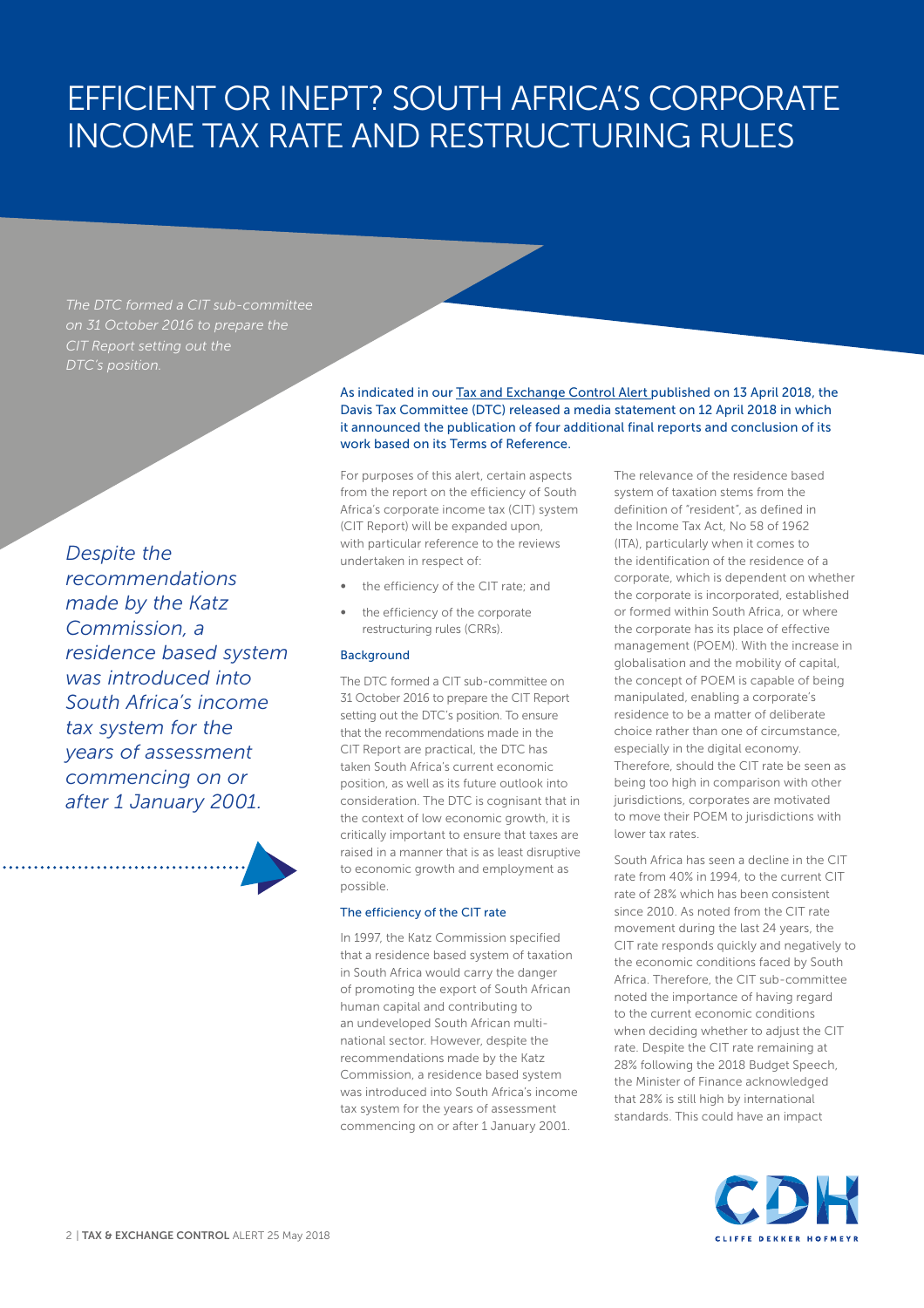#### **CONTINUED**

*The best approach may be to leave the CIT rate the same whilst using other efforts to widen the tax base.*

on the competitiveness of South African corporates in a market which is already highly competitive in nature.

Arguments in favour of and against decreasing the CIT rate have been put forward in the CIT Report. In this regard, the CIT sub-committee indicated that international tax competition has played a significant role in applying pressure within competitive jurisdictions, which as a result has caused the decrease in CIT rates in other jurisdictions to attract multinational corporates. Another argument put forward in favour of decreasing the CIT rate is that corporates have less incentive to shift their profits outside of South African borders with the aim of eroding their tax bases. Furthermore, evidence has shown that in jurisdictions with lower tax rates, there is a higher level of compliance. Earlier this year, SARS announced that approximately 21 million CIT returns are outstanding. The DTC's argument that a higher level of compliance has been noted in jurisdictions with lower CIT rates, may be of interest to National Treasury for the 2019 budget.

Despite arguments in favour of the decrease of the CIT rate, arguments against it must also be considered in order to make the most appropriate recommendations going forward. Due to the significant contribution of revenue from corporates within South Africa to the fiscus, without some level of certainty that a reduced CIT rate will be effective in stimulating growth and thus increasing the overall tax base and overall collection of taxes, a resultant reduction in revenue would need to be compensated for elsewhere. From an international perspective, it appears that the best approach may be to leave the CIT rate the same whilst using other efforts to widen the tax base, such as introducing restrictions in respect of deductions and allowances, as well as bringing new forms of income into the tax net. National Treasury appears to have adopted this approach.

#### The DTC's recommendations regarding the CIT rate within South Africa's current economic circumstances

- Any change to the CIT rate must be made with appropriate circumspection as it may not only involve taking cognisance of the applicable rate used by trade partners, but also of South Africa's neighbouring states. This process must be undertaken in a holistic manner considering different allowance and exemptions regimes;
- Regarding the competitiveness of corporates within different jurisdictions, the European Commission indicated in a press release in 2011 (Competitive Tax Pricing), that when a government lowers its tax rates to increase competitiveness within the market, this may not necessarily lead to an increase in its productivity. Furthermore, jurisdictions that attract foreign direct investment by offering lower tax rates are not necessarily more competitive than jurisdictions with higher tax rates and therefore the competitiveness of a tax system cannot simply be judged by rates. To enable South Africa to compete in competitive markets, the focus should be on the quality of the tax system by ensuring that tax evasion is reduced;

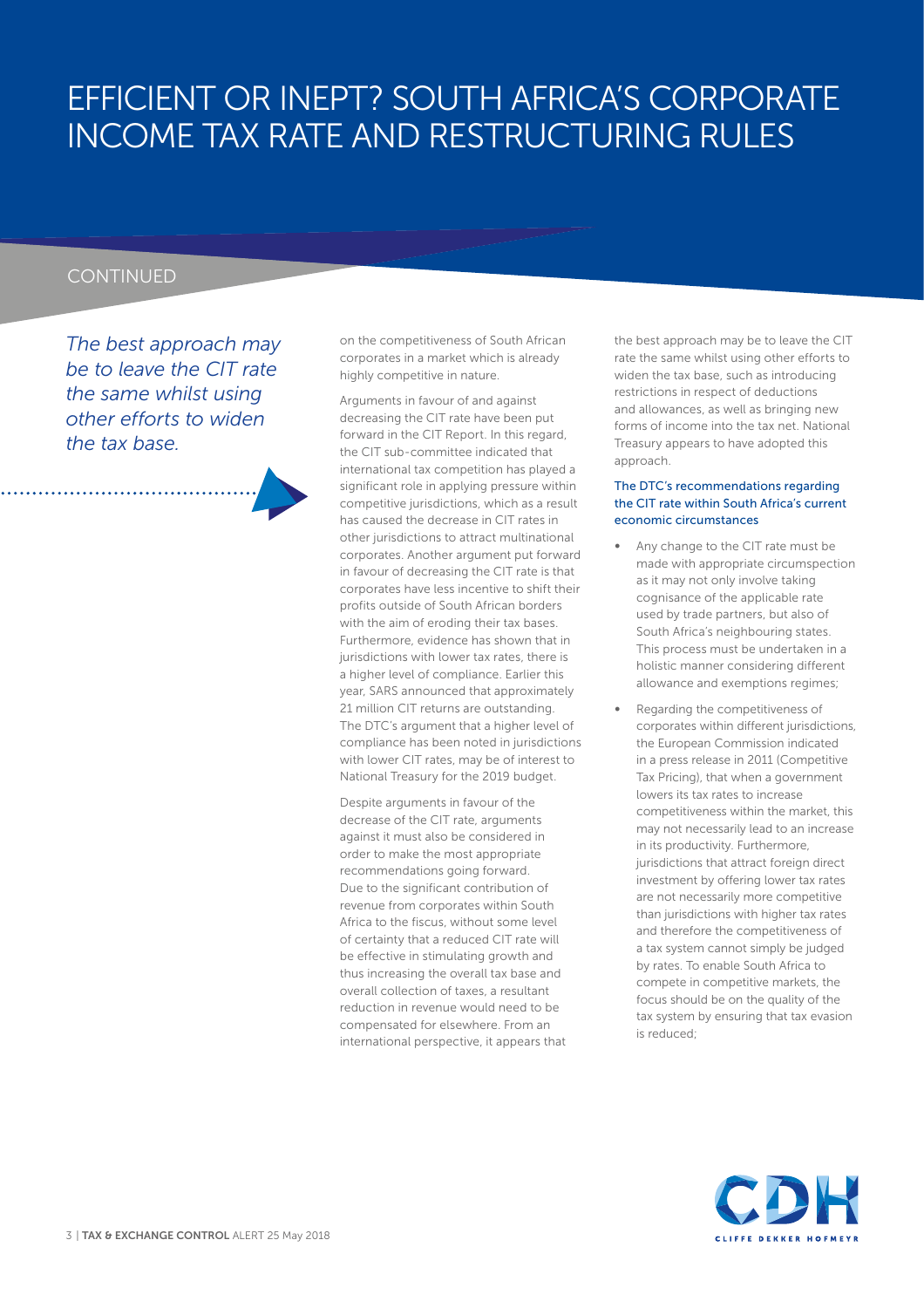#### **CONTINUED**

*The CIT sub-committee has raised concerns, especially with regards to the specific anti-avoidance provisions that apply to transactions between connected persons.* 

- It is also important to keep in mind that other policy changes would need to be reviewed, such as changes in respect of labour, immigration and power supply, for example, for tax to be a factor that might assist in promoting economic growth; and
- Taking the current economic position into account, the DTC did not recommend a decrease in the CIT rate at the time of publication of the CIT Report, however CIT rates should be reviewed regularly in light of other factors and policy decisions made.

#### The efficiency of the CRRs

One reason for the introduction of the CRRs in 2001, taking into account the policy objectives of competitiveness, was to promote domestic restructuring of South African groups of companies (as defined in s41 of the ITA) in order to promote growth. The second reason was to alleviate unintended hardships caused by the enactment of capital gains tax (CGT), which was also introduced into South Africa's tax system in 2001. The CRRs do not only provide relief from the tax consequences of CGT, but also defer the incidence of income tax, donations tax, dividends tax, transfer duty, securities transfer tax and value-added tax.

In terms of the CRRs, the CIT sub-committee has raised concerns, especially with regards to the specific anti-avoidance provisions that apply to transactions between connected persons. The main issue raised is the volume of anti-avoidance provisions which create unintended difficulties to ordinary commercial transactions.

We will deal with the anti-avoidance provisions in more detail below. The concerns identified and addressed in the CIT Report in respect of the CRRs comprise, amongst others:

- 1. The "rules based" nature of the CRRs makes them mechanical:
	- Should a taxpayer not meet the detailed and specific requirements of the provisions, relief is not available. This goes against the reason for the introduction of the CRRs which aim to promote domestic restructuring by granting relief from the tax consequences that would otherwise result from a restructure;
	- The CRRs are mechanical as opposed to conceptual in nature which results in difficulties when the CRRs interact with other sections of the ITA which do not fall within the restructuring provisions. The mechanical nature makes the provisions quite complex and restrictive as the CRRs attempt to cater for each and every scenario that may arise when dealing with a corporate restructure; and
	- The CRRs do not cater for liabilities in the context of corporate restructures with the focus being on assets and the relief granted in respect of those assets. This results in other provisions of the ITA still finding application to liabilities, such as the debt reduction rules provided for in s19.

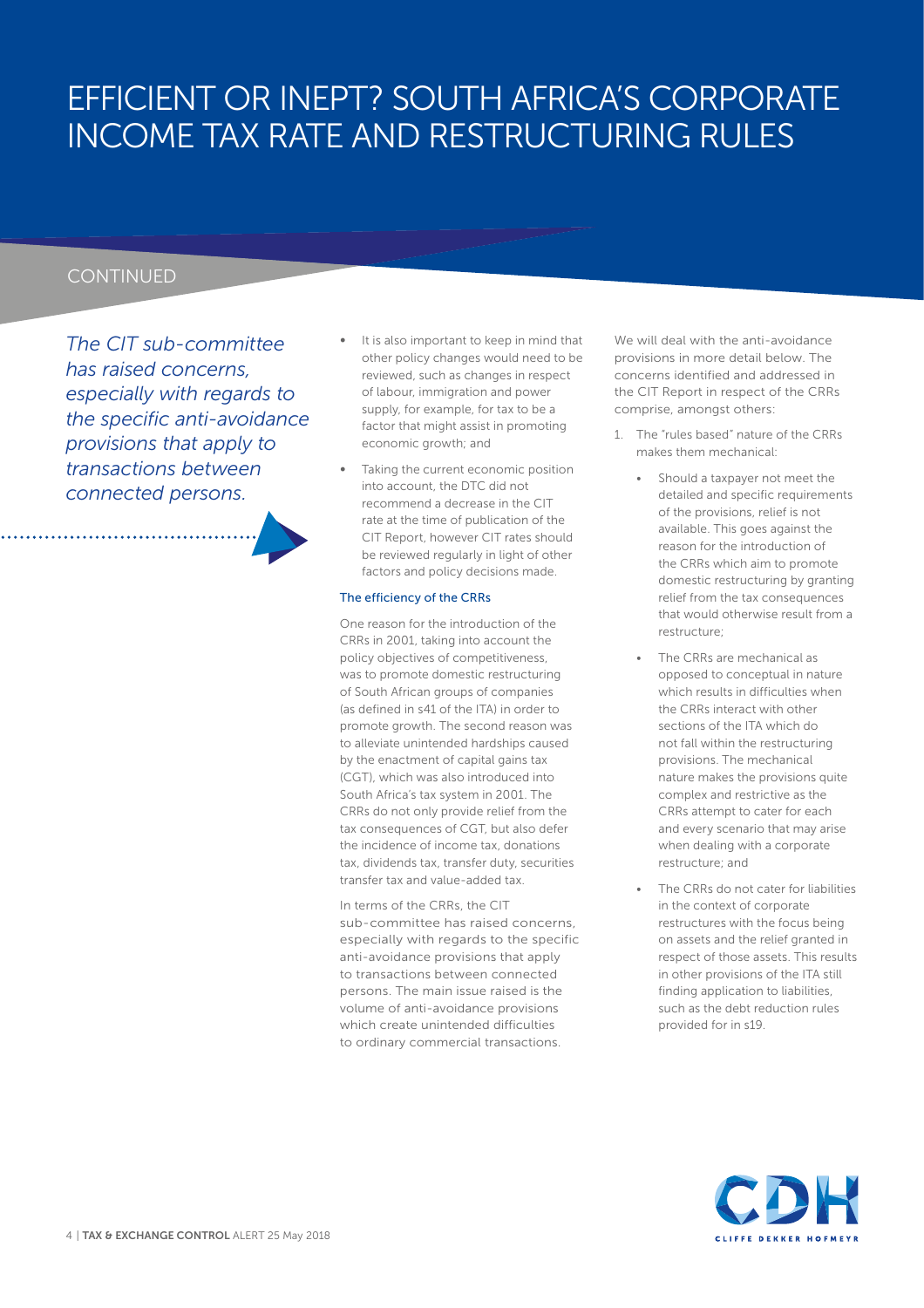#### **CONTINUED**

*The CIT sub-committee suggested that it would be more appropriate to reformulate the rules so that they are "principle based" as opposed to "rule based".* 

- 2. The complexity and volume of antiavoidance provisions contained within the CRRs:
	- The CRRs have over the years been amended and refined to prevent their abuse for tax avoidance purposes, however, the continuous amendment of the CRRs makes it difficult to comply with the requirements. The question which the DTC faces is whether the efficiency of the CRRs have not been hindered following the fear of their abuse;
	- Section 45 was highlighted as the "most burdensome" CRR in the context of anti-avoidance as it has been used in several avoidance schemes, one of which relates to debt push down schemes involving the claiming of substantial amounts of interest deductions leading to large tax losses. Currently there are two main types of anti-avoidance measures that apply to s45 transactions:
		- i. 18-month deemed sale rule which prevents the disposal of an asset within 18 months after acquiring the asset in terms of s45. Therefore, should the asset be disposed of within the 18-month period, this will result in a "deemed sale" on the date that the s45 transaction took place and the profits from the disposal cannot be set off against any accrued loss. The CIT Report notes that taxpayers view the 18-month antiavoidance rule as unnecessarily

strict, unfair, harsh and does not contribute to fiscal neutrality. In addition, the 18-month period has been criticised for being too long and unrealistic in a modern world where business opportunities emerge at an accelerated pace;

ii. de-grouping charges which trigger a deemed disposal should one of the companies engaged in the s45 transaction leave the group or is no longer part of the same group of companies (referred to as the 6-year de-grouping charge). Further, where consideration received by the group as part of a series of transactions, with the purpose of transferring the assets 100% tax free, the CIT sub-committee indicated that the aforesaid de-grouping charges have been criticised for inhibiting commercial activity and creating undue burdens on taxpayers.

#### The DTC's recommendations regarding the CRRs and the anti-avoidance provisions

Since the fundamental principle underlying the CRRs is for the transferee to "step into the shoes" of the transferor, the CIT sub-committee suggested that it would be more appropriate to reformulate the rules so that they are "principle based" as opposed to "rules based". Therefore, instead of the provisions trying to cater for every scenario, the provisions should set the framework within

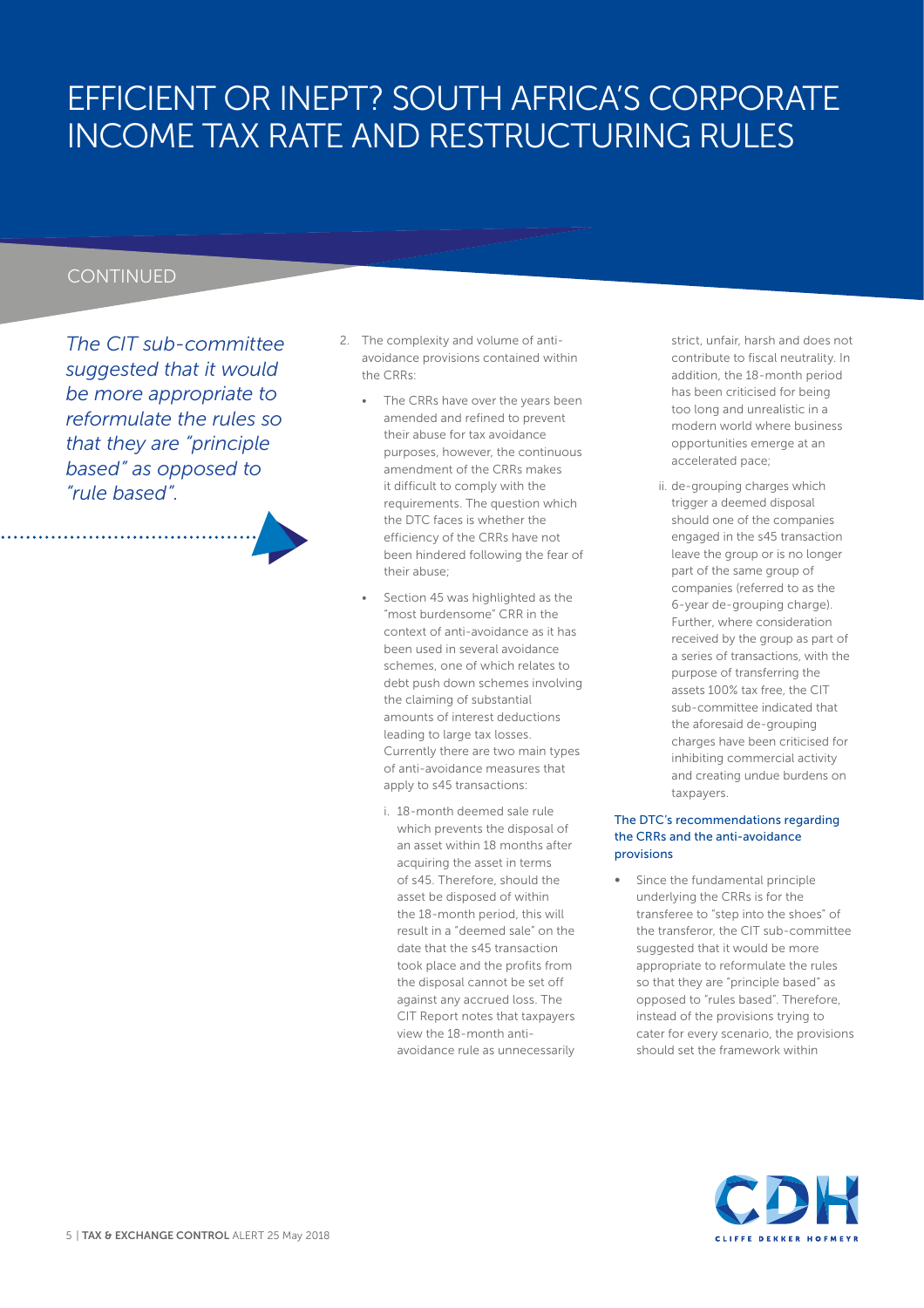#### **CONTINUED**

*As the DTC is only advisory in nature, the recommendations made in the CIT Report will be presented to the Minister of Finance and therefore it remains to be seen whether the recommendations made in respect of the CIT rate and CRRs will be considered and implemented going forward.* 

which the underlying principles must be allowed to operate and develop through interpretation and practice. This approach would need to be examined with the view of streamlining the CRRs to ensure more flexibility and adaptability;

- From a policy perspective, the DTC is of the view that the de-grouping charge is in line with underlying policy and therefore the DTC is unable to support the proposal that the 6-year de-grouping charge be reduced to 18-months. However, it was recommended in the CIT Report that a period shorter than 6 years be considered following a review;
- The DTC further acknowledged that the calculation relating to de-grouping charges are complex in nature and may need to be simplified; and
- CRRs are purposive in nature as opposed to "rules based". This recommendation stems from the literal interpretation of the de-grouping charge in s45, which creates situations where a de-grouping charge may be triggered in scenarios that were never intended. For example, a change in shareholding further up the corporate structure could trigger a de-grouping lower down the corporate structure where the companies that were originally required for the s45 transaction are still intact. The DTC therefore recommended that s45 be revisited with the view of allowing and encouraging group restructures. The DTC is of the view that any abuse in respect of the CRRs could be countered by making use of the general anti-avoidance provisions.

As the DTC is only advisory in nature, the recommendations made in the CIT Report will be presented to the Minister of Finance and therefore it remains to be seen whether the recommendations made in respect of the CIT rate and CRRs will be considered and implemented going forward.

*Candice Gibson*



CHAMBERS GLOBAL 2018 ranked our Tax & Exchange Control practice in Band 1: Tax. Gerhard Badenhorst ranked by CHAMBERS GLOBAL 2014 - 2018 in Band 1: Tax: Indirect Tax. Emil Brincker ranked by CHAMBERS GLOBAL 2003 - 2018 in Band 1: Tax. Mark Linington ranked by CHAMBERS GLOBAL 2017- 2018 in Band 1: Tax: Consultants. Ludwig Smith ranked by CHAMBERS GLOBAL 2017 - 2018 in Band 3: Tax.

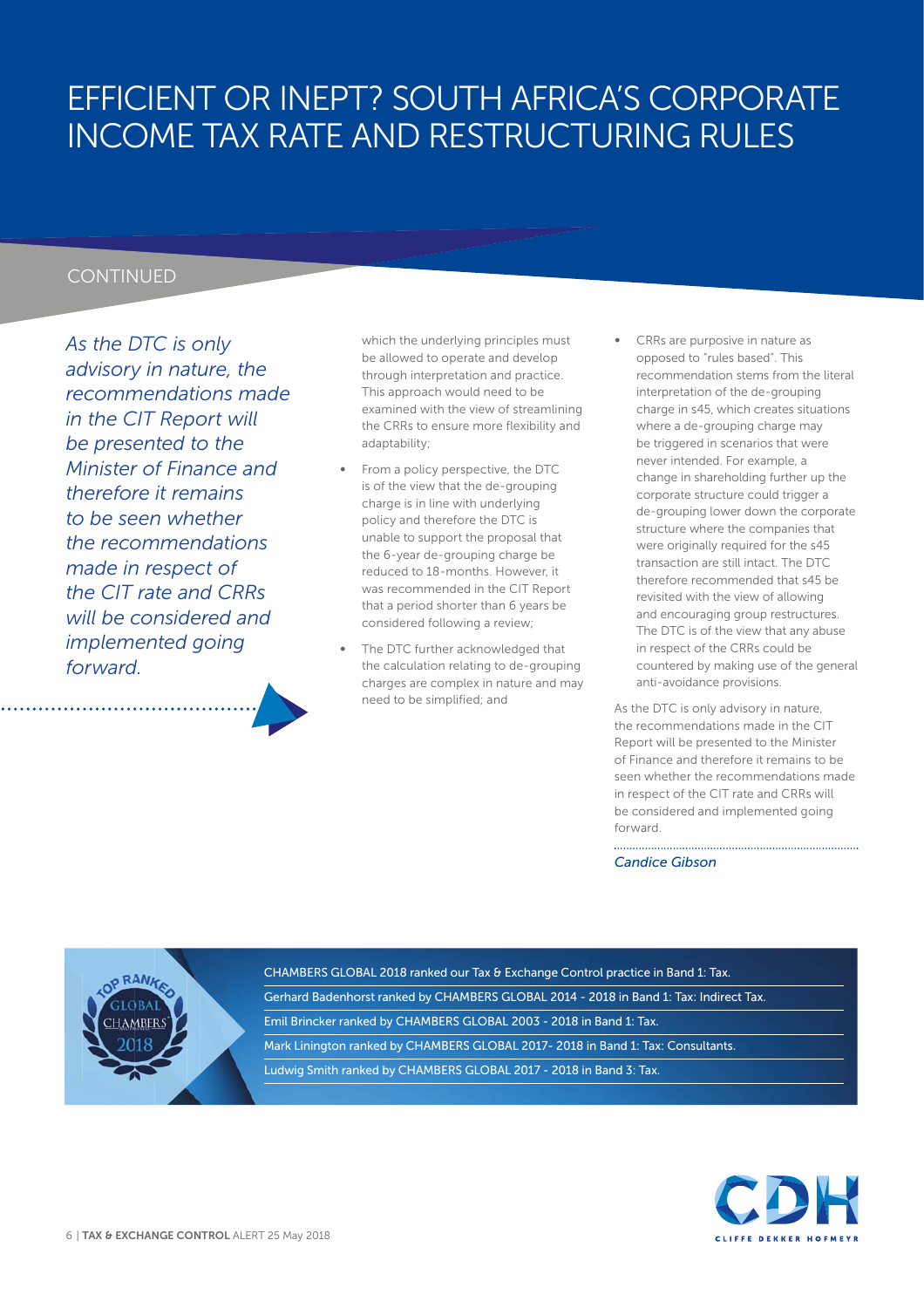## CUSTOMS AND EXCISE HIGHLIGHTS

*Please note that this is not intended to be a comprehensive study or list of the amendments, changes and the like in the Customs and Excise environment, but merely selected highlights which may be of* 

*In the event that specific advice is required, kindly contact our Customs and Excise specialist, Director, Petr Erasmus.*

#### This week's selected highlights in the Customs and Excise environment since our last instalment:

- 1. Amendments to Rules to the Customs & Excise Act, No 91 of 1964 (Act) (certain sections quoted from the SARS website):
	- 1.1 Draft amendment to Rules to s38 of the Act:

The unique consignment reference (UCR) is assigned to a consignment of goods for tracking purposes throughout the supply chain from origin to destination. The current UCR is being replaced with a Southern African Customs Union (SACU) UCR, which will initially create a platform for exchange of customs information between SARS Customs and the customs administration of Swaziland, followed later by the customs administrations of the other SACU members. The purpose of the proposed SACU UCR is to link export and import declarations using a common reference, enabling data exchange and facilitating trade within the SACU region. The draft amendments provide for the generation, use and constitution of the UCR.

2. Amendments to Schedules to the Act:

2.1 Schedule 1 Part 1:

- 2.1.1 A reduction in the rate of duty for "Wheat and meslin" and "Wheat or meslin flour" of TH's:
	- 2.1.1.1 1001.91;
	- 2.1.1.2 1001.99;
	- 2.1.1.3 1101.00.10; and
	- 2.1.1.4 1101.00.90.
- 2.2 Schedule 2:
	- 2.2.1 The substitution of safeguard item 260.03/7225.99/01.06 to exclude rebate item 460.15/7225.99/01.06 in order to exclude certain hot-rolled steel plates from being subject to safeguard duty from 18 May 2018 up to and including 10 August 2018;

#### **Who's Who Legal**

Emil Brincker has been named a leading lawyer by Who's Who Legal: Corporate Tax – Advisory and Who's Who Legal: Corporate Tax – Controversy for 2017.

Mark Linington has been named a leading lawyer by Who's Who Legal: Corporate Tax – Advisory for 2017.

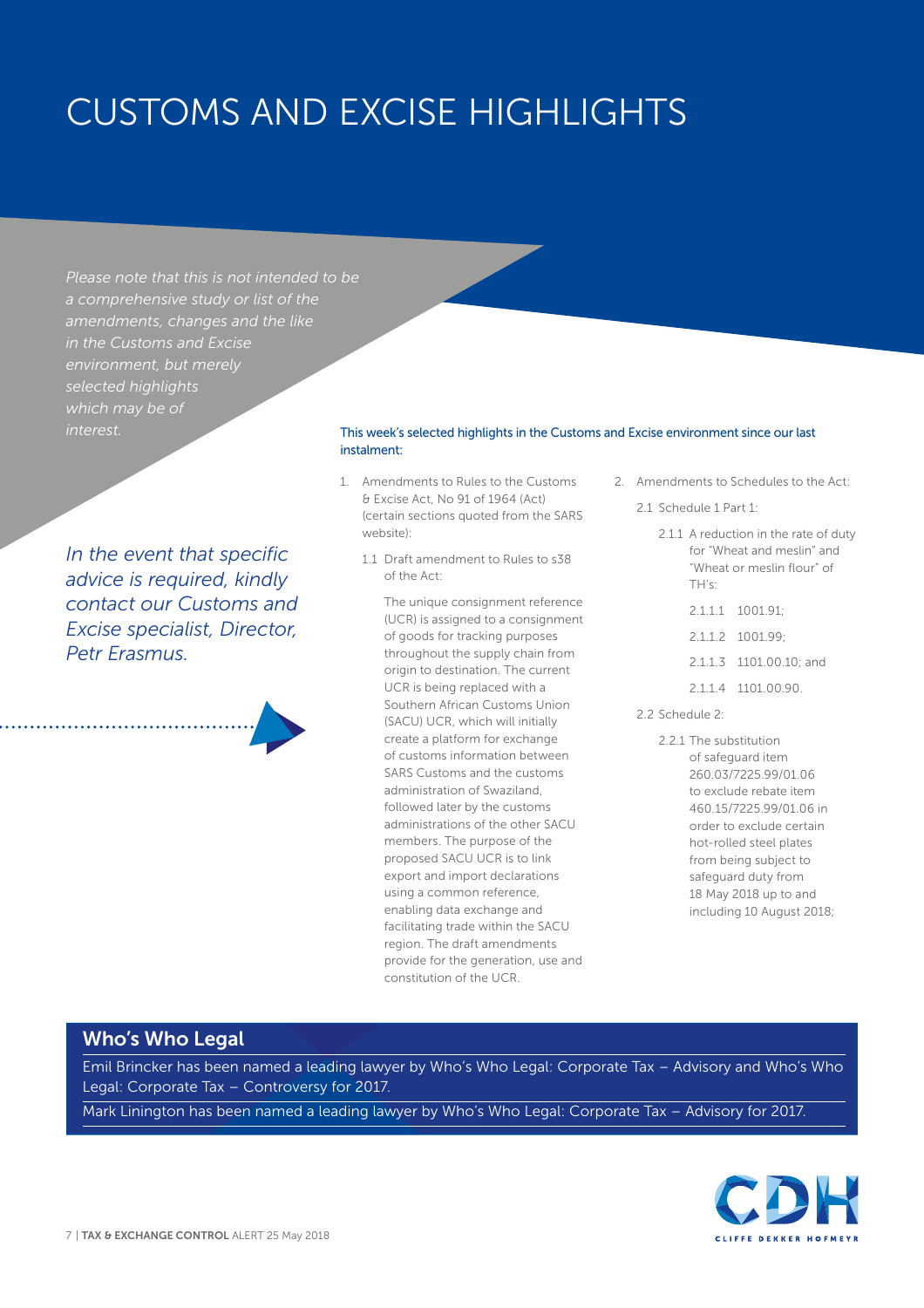## CUSTOMS AND EXCISE HIGHLIGHTS

#### **CONTINUED**

*In the event that specific advice is required, kindly contact our Customs and Excise specialist, Director, Petr Erasmus.*



- 2.2.2 The substitution of safeguard item 260.03/7225.99/01.06 to exclude rebate item 460.15/7225.99/01.06 in order to exclude certain hot-rolled steel plates from being subject to safeguard duty from 11 August 2018 up to and including 10 August 2019; and
- 2.2.3 The substitution of safeguard item 260.03/7225.99/01.06 to exclude rebate item 460.15/7225.99/01.06 in order to exclude certain hot-rolled steel plates from being subject to safeguard duty from 11 August 2019 up to and including 10 August 2020.

2.3 Schedule 4:

2.3.1 The insertion of rebate item 460.15/7225.99/01.06 in order to create a rebate facility on certain hot-rolled steel plates.

- 3. The International Trade Administration Commission has (certain sections quoted from the notice):
	- 3.1 Received the following application concerning the Customs Tariff:
		- 3.1.1 An increase in the Dollar-Based Reference Price (DBRP) for sugar, classifiable under heading 17.01 from US\$566/ton to US\$856.32/ton.

Enquiries: ITAC Ref: 01/2018, Mr Oatlhotse Madito, Ms Dolly Ngobeni, Mr Jacob Mtimkulu, or Ms Manini Masithela at e-mails:

omadito@itac.org.za / dngobeni@itac.org.za / jmtimkulu@itac.org.za / mmasithela@itac.org.za.

Alternatively, contact (012) 3940-3692 / 3667 / 3691 / 3682.

Representations should be submitted within three weeks from 11 May 2018.

*Petr Erasmus* 



#### **Best Lawyers 2018 South Africa Edition**

Included 53 of CDH's Directors across Cape Town and Johannesburg. Recognised Chris Charter as Lawyer of the Year for Competition Law (Johannesburg). Recognised Faan Coetzee as Lawyer of the Year for Employment Law (Johannesburg). Recognised Peter Hesseling as Lawyer of the Year for M&A Law (Cape Town). Recognised Terry Winstanley as Lawyer of the Year for Environmental Law (Cape Town). Named Cliffe Dekker Hofmeyr Litigation Law Firm of the Year. Named Cliffe Dekker Hofmeyr Real Estate Law Firm of the Year.